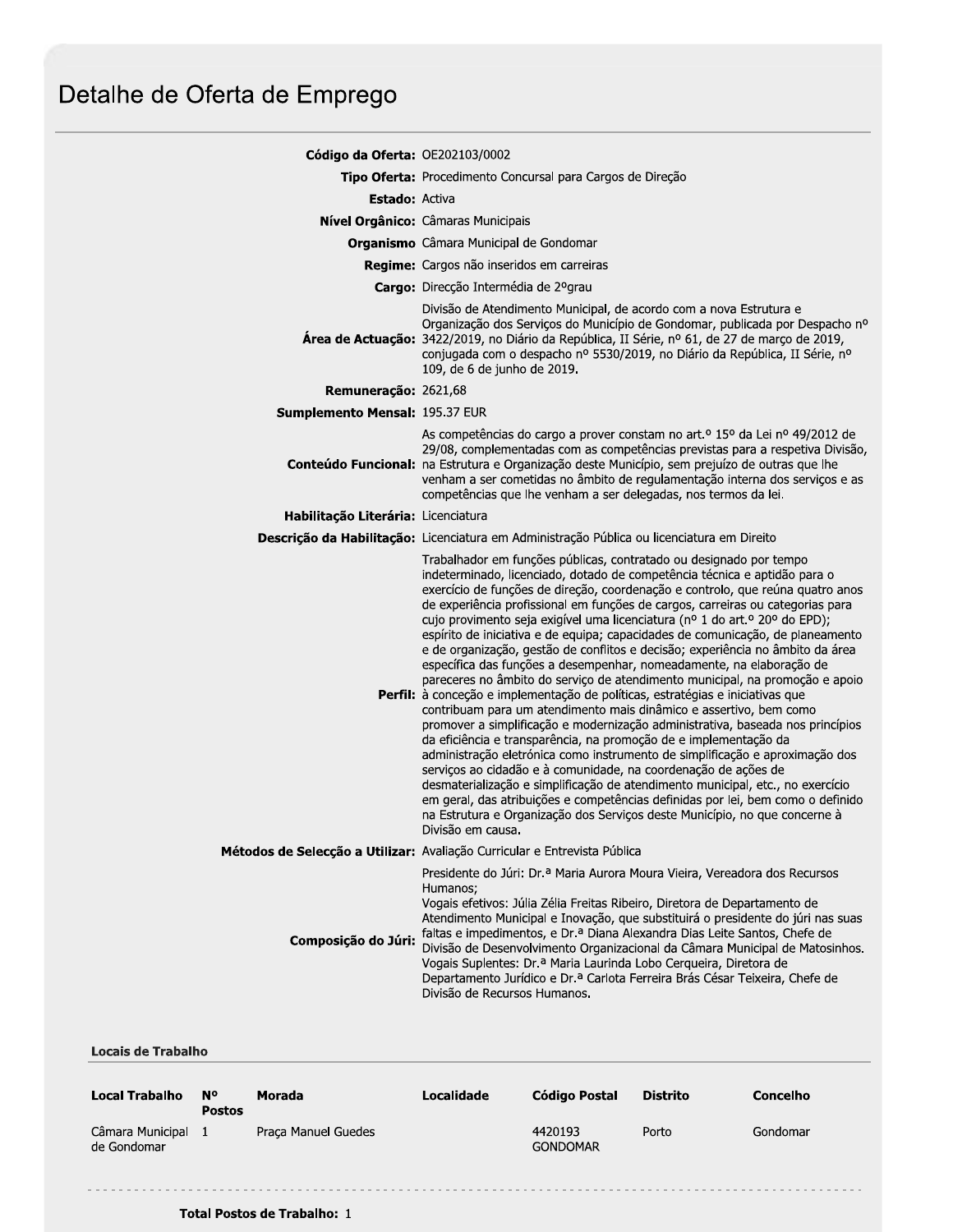## Requisitos Legais de Provimento: B - Os constantes no artigo 12º da Lei n.º49/2012, de 29 de agosto.

Requisitos de Nacionalidade: Sim

Jornal Oficial/Orgão de Comunicação<br>Social: Diário da República; Jornal o Público

Local: Município de Gondomar

|                                   | Formalização da Candidatura: As candidaturas deverão ser formalizadas utilizando a plataforma de serviços on-line<br>disponível na página eletrónica do município (www.cm-gondomar.pt – Balcão Virtual –<br>serviços on-line), mediante o preenchimento do respetivo formulário e da submissão dos<br>documentos de habilitação da candidatura.<br>- Todos os documentos devem ser entregues no formato PDF, com o nome identificativo do<br>documento submetido, sem carateres especiais (ç, ã, õ, #, etc.).<br>- As candidaturas podem ser submetidas sem registo prévio na plataforma dos serviços on-<br>line do Município de Gondomar.<br>- Na impossibilidade de submeter a candidatura através dos serviços on-line do Município<br>poderá submetê-la em formato digital, presencialmente, através do atendimento, nos<br>serviços do Balcão Unico de Atendimento, durante o horário de expediente, dentro do prazo<br>de apresentação de candidaturas.<br>- Deverão entregar, anexo ao formulário de candidatura, sob pena da candidatura não ser<br>considerada, os seguintes documentos:<br>a) Curriculum vitae detalhado, datado e assinado, do qual conste, designadamente, a<br>identificação completa, as habilitações literárias e profissionais, com a indicação das funções<br>que exerce, bem como as que exerceu, com indicação dos períodos de duração e atividades<br>relevantes, a formação profissional detida, com indicação das ações de formação finalizadas,<br>entidades que as promoveram, duração e datas de realização, juntando cópias dos<br>respetivos certificados, sob pena de os mesmos não serem considerados, bem como<br>qualquer outro elemento que considere relevante para a apreciação curricular a fazer;<br>b) Fotocópia do certificado das habilitações académicas, onde conste que concluiu a<br>licenciatura e a nota final de licenciatura/mestrado;<br>c) Fotocópia dos certificados de formação profissional frequentada e mencionadas no<br>curriculum vitae;<br>d) Declaração devidamente autenticada e atualizada (reportada ao prazo estabelecido para a<br>apresentação de candidaturas) emitida pelo serviço ou organismo a que o candidato se<br>encontra vinculado, onde conste inequivocamente a natureza do vínculo à Administração<br>Pública, a antiguidade na categoria e/ou carreira e, ainda, o conteúdo funcional, com<br>especificação das tarefas e responsabilidades inerentes ao posto que ocupa e a avaliação de<br>desempenho obtida nos últimos três anos (menções qualitativas e quantitativas).<br>- Não são admitidas candidaturas enviadas pelo correio eletrónico, bem como em suporte<br>papel.<br>Os candidatos que se encontrem a exercer funções no Município de Gondomar ficam<br>dispensados de apresentar os documentos comprovativos dos factos indicados no curriculum<br>desde que, expressamente, refiram que os mesmos se encontram arquivados no respetivo<br>processo individual, ficando igualmente dispensados da apresentação da declaração<br>constante na alínea d).<br>As falsas declarações serão punidas nos termos da lei. |
|-----------------------------------|-----------------------------------------------------------------------------------------------------------------------------------------------------------------------------------------------------------------------------------------------------------------------------------------------------------------------------------------------------------------------------------------------------------------------------------------------------------------------------------------------------------------------------------------------------------------------------------------------------------------------------------------------------------------------------------------------------------------------------------------------------------------------------------------------------------------------------------------------------------------------------------------------------------------------------------------------------------------------------------------------------------------------------------------------------------------------------------------------------------------------------------------------------------------------------------------------------------------------------------------------------------------------------------------------------------------------------------------------------------------------------------------------------------------------------------------------------------------------------------------------------------------------------------------------------------------------------------------------------------------------------------------------------------------------------------------------------------------------------------------------------------------------------------------------------------------------------------------------------------------------------------------------------------------------------------------------------------------------------------------------------------------------------------------------------------------------------------------------------------------------------------------------------------------------------------------------------------------------------------------------------------------------------------------------------------------------------------------------------------------------------------------------------------------------------------------------------------------------------------------------------------------------------------------------------------------------------------------------------------------------------------------------------------------------------------------------------------------------------------------------------------------------------------------------------------------------------------------------------------------------------------------------------------------------------------------------------------------------------------------------------------------------------------------------------------------------------------------------------------------------------------|
| <b>Contacto: 224660500</b>        |                                                                                                                                                                                                                                                                                                                                                                                                                                                                                                                                                                                                                                                                                                                                                                                                                                                                                                                                                                                                                                                                                                                                                                                                                                                                                                                                                                                                                                                                                                                                                                                                                                                                                                                                                                                                                                                                                                                                                                                                                                                                                                                                                                                                                                                                                                                                                                                                                                                                                                                                                                                                                                                                                                                                                                                                                                                                                                                                                                                                                                                                                                                                   |
| Data de Publicação 2021-03-01     |                                                                                                                                                                                                                                                                                                                                                                                                                                                                                                                                                                                                                                                                                                                                                                                                                                                                                                                                                                                                                                                                                                                                                                                                                                                                                                                                                                                                                                                                                                                                                                                                                                                                                                                                                                                                                                                                                                                                                                                                                                                                                                                                                                                                                                                                                                                                                                                                                                                                                                                                                                                                                                                                                                                                                                                                                                                                                                                                                                                                                                                                                                                                   |
| <b>Data Limite: 2021-03-12</b>    |                                                                                                                                                                                                                                                                                                                                                                                                                                                                                                                                                                                                                                                                                                                                                                                                                                                                                                                                                                                                                                                                                                                                                                                                                                                                                                                                                                                                                                                                                                                                                                                                                                                                                                                                                                                                                                                                                                                                                                                                                                                                                                                                                                                                                                                                                                                                                                                                                                                                                                                                                                                                                                                                                                                                                                                                                                                                                                                                                                                                                                                                                                                                   |
| <b>Observações Gerais: A VISO</b> |                                                                                                                                                                                                                                                                                                                                                                                                                                                                                                                                                                                                                                                                                                                                                                                                                                                                                                                                                                                                                                                                                                                                                                                                                                                                                                                                                                                                                                                                                                                                                                                                                                                                                                                                                                                                                                                                                                                                                                                                                                                                                                                                                                                                                                                                                                                                                                                                                                                                                                                                                                                                                                                                                                                                                                                                                                                                                                                                                                                                                                                                                                                                   |
|                                   | RECRUTAMENTO DE CARGO DE DIREÇÃO INTERMÉDIA DE 2º GRAU - CHEFE DE DIVISÃO<br>DE ATENDIMENTO MUNICIPAL                                                                                                                                                                                                                                                                                                                                                                                                                                                                                                                                                                                                                                                                                                                                                                                                                                                                                                                                                                                                                                                                                                                                                                                                                                                                                                                                                                                                                                                                                                                                                                                                                                                                                                                                                                                                                                                                                                                                                                                                                                                                                                                                                                                                                                                                                                                                                                                                                                                                                                                                                                                                                                                                                                                                                                                                                                                                                                                                                                                                                             |
|                                   | Para efeitos do disposto no n.º 1 do art.º 21º da Lei n.º 2/2004 de 15 de janeiro, alterada e                                                                                                                                                                                                                                                                                                                                                                                                                                                                                                                                                                                                                                                                                                                                                                                                                                                                                                                                                                                                                                                                                                                                                                                                                                                                                                                                                                                                                                                                                                                                                                                                                                                                                                                                                                                                                                                                                                                                                                                                                                                                                                                                                                                                                                                                                                                                                                                                                                                                                                                                                                                                                                                                                                                                                                                                                                                                                                                                                                                                                                     |

republicada pela Lei nº 64/2011, de 22 de dezembro, na sua atual redação, adaptado à Administração Local pela Lei n.º 49/2012 de 29 de agosto, na sua atual redação, torna-se público que, em conformidade com a proposta apresentada e aprovada em reunião de Assembleia Municipal, no dia dez de dezembro de 2020 e por meu despacho datado de vinte e oito de dezembro de 2020, foi autorizada a abertura do procedimento de recrutamento e seleção, para provimento do cargo de Direção Intermédia de 2º Grau, da Divisão Atendimento Municipal.

Requisitos Legais: - são os constantes no art.º 12º da Lei nº 49/2012, de 29 de agosto, na sua atual redação, conjugado com o art.º 20º da Lei nº 2/2004, de 15/01, na sua atual redação.

Área de Atuação: Divisão de Atendimento Municipal, de acordo com a nova Estrutura e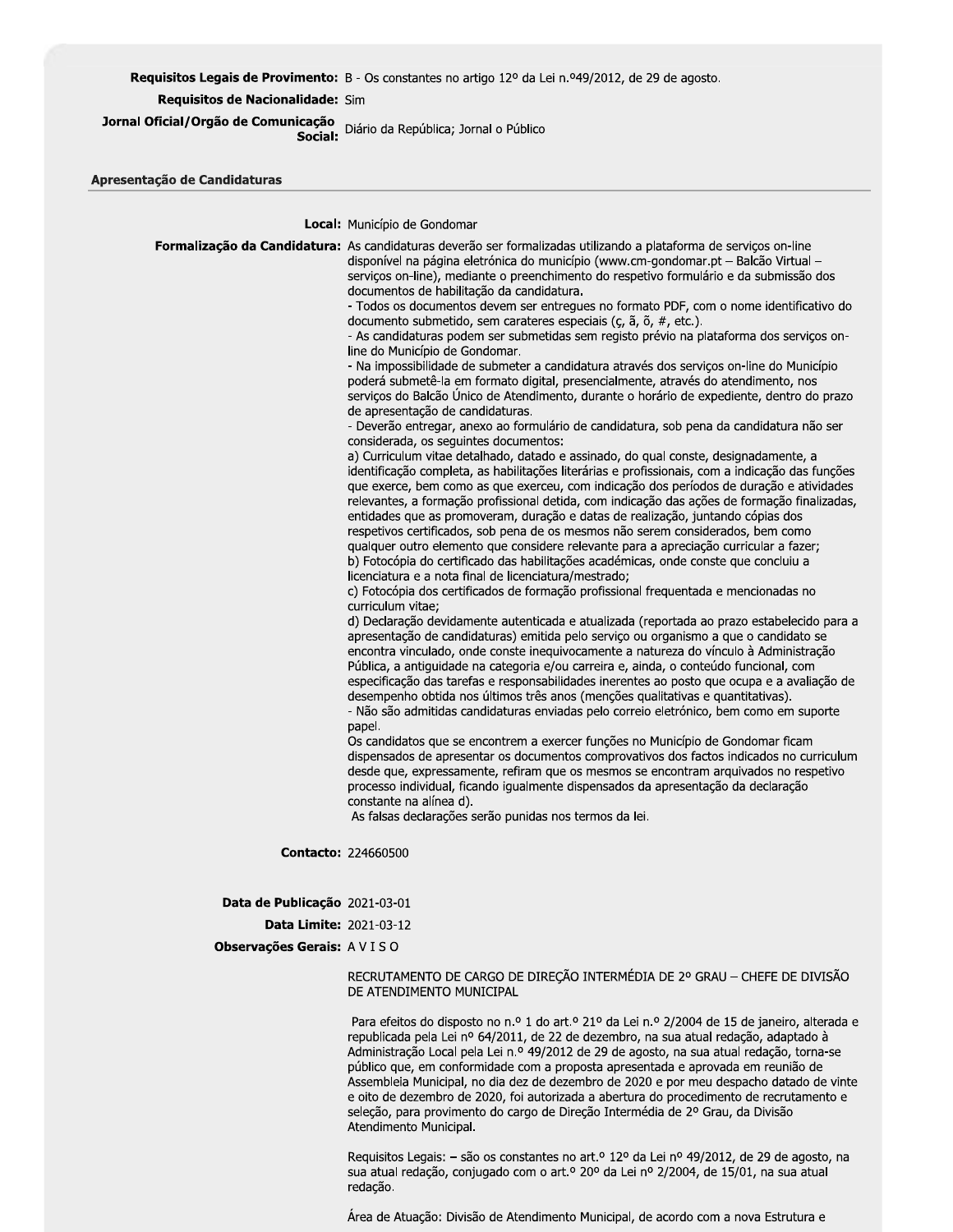Organização dos Serviços do Município de Gondomar, publicada por Despacho nº 3422/2019, no Diário da República, II Série, nº 61, de 27 de março de 2019, conjugada com o despacho nº 5530/2019, no Diário da República, II Série, nº 109, de 6 de junho de 2019.

Remuneração: 2.621,68€ Suplemento Mensal: 195,37€

Conteúdo Funcional: As competências do cargo a prover constam no art.<sup>o</sup> 15<sup>o</sup> da Lei n<sup>o</sup> 49/2012 de 29/08, complementadas com as competências previstas para a respetiva Divisão, na Estrutura e Organização deste Município, sem prejuízo de outras que lhe venham a ser cometidas no âmbito de regulamentação interna dos serviços e as competências que lhe venham a ser delegadas, nos termos da lei.

Habilitação Literária: Licenciatura ou grau académico superior. Descrição da Habilitação: Licenciatura em Administração Pública ou licenciatura em Direito

Perfil Pretendido: Trabalhador em funções públicas, contratado ou designado por tempo indeterminado, licenciado, dotado de competência técnica e aptidão para o exercício de funções de direção, coordenação e controlo, que reúna quatro anos de experiência profissional em funções de cargos, carreiras ou categorias para cujo provimento seja exigível uma licenciatura (nº 1 do art.º 20º do EPD); espírito de iniciativa e de equipa; capacidades de comunicação, de planeamento e de organização, gestão de conflitos e decisão; experiência no âmbito da área específica das funções a desempenhar, nomeadamente, na elaboração de pareceres no âmbito do serviço de atendimento municipal, na promoção e apoio à conceção e implementação de políticas, estratégias e iniciativas que contribuam para um atendimento mais dinâmico e assertivo, bem como promover a simplificação e modernização administrativa, baseada nos princípios da eficiência e transparência, na promoção de e implementação da administração eletrónica como instrumento de simplificação e aproximação dos serviços ao cidadão e à comunidade, na coordenação de ações de desmaterialização e simplificação de atendimento municipal, etc., no exercício em geral, das atribuições e competências definidas por lei, bem como o definido na Estrutura e Organização dos Serviços deste Município, no que concerne à Divisão em causa.

Métodos de seleção a utilizar: Avaliação Curricular e Entrevista Pública.

Avaliação Curricular: visa avaliar as aptidões profissionais dos candidatos para o exercício do cargo a prover, com base na análise do respetivo curriculum vitae, tendo em conta os sequintes parâmetros: Habilitação Académica, Formação Profissional, Experiência Profissional Pública/Autárquica e Experiência Profissional em cargos dirigentes, bem como experiência profissional no desempenho de funções similares.

Entrevista Profissional: visa avaliar, numa relação interpessoal e de forma objetiva e sistemática, as aptidões profissionais e pessoais dos candidatos, bem como os conhecimentos/experiência das funções a exercer, tendo por base avaliar em termos gerais as qualidades intelectuais, contacto e comunicação, atitude profissional e cultura, cujos fatores de apreciação atenderão à adequação do perfil pessoal dos candidatos ao exercício do cargo a prover. Os fatores a ponderar na entrevista são: Orientação para Resultados (OR), Planeamento e Organização/Liderança e Gestão de Pessoal (POLGP), Conhecimentos Especializados e Experiência (CEE) e Comunicação/Negociação e Persuasão (CNP).

#### Composição do Júri:

Presidente do Júri: Dr.<sup>a</sup> Maria Aurora Moura Vieira, Vereadora dos Recursos Humanos; Vogais efetivos: Júlia Zélia Freitas Ribeiro, Diretora de Departamento de Atendimento Municipal e Inovação, que substituirá o presidente do júri nas suas faltas e impedimentos, e Dr.ª Diana Alexandra Dias Leite Santos, Chefe de Divisão de Desenvolvimento Organizacional da Câmara Municipal de Matosinhos.

Vogais Suplentes: Dr.ª Maria Laurinda Lobo Cerqueira, Diretora de Departamento Jurídico e Dr.ª Carlota Ferreira Brás César Teixeira, Chefe de Divisão de Recursos Humanos.

Local de Trabalho: Município de Gondomar.

Prazo de candidaturas: A data limite para apresentação de candidaturas é de 10 dias úteis a contar da data da publicação deste aviso na Bolsa de Emprego Público.

#### Formalização de candidaturas:

As candidaturas deverão ser formalizadas utilizando a plataforma de serviços on-line disponível na página eletrónica do município (www.cm-gondomar.pt - Balcão Virtual serviços on-line), mediante o preenchimento do respetivo formulário e da submissão dos documentos de habilitação da candidatura.

- Todos os documentos devem ser entregues no formato PDF, com o nome identificativo do documento submetido, sem carateres especiais (ç, ã, õ, #, etc.).

- As candidaturas podem ser submetidas sem registo prévio na plataforma dos serviços online do Município de Gondomar.

- Na impossibilidade de submeter a candidatura através dos serviços on-line do Município poderá submetê-la em formato digital, presencialmente, através do atendimento, nos serviços do Balcão Único de Atendimento, durante o horário de expediente, dentro do prazo de apresentação de candidaturas.